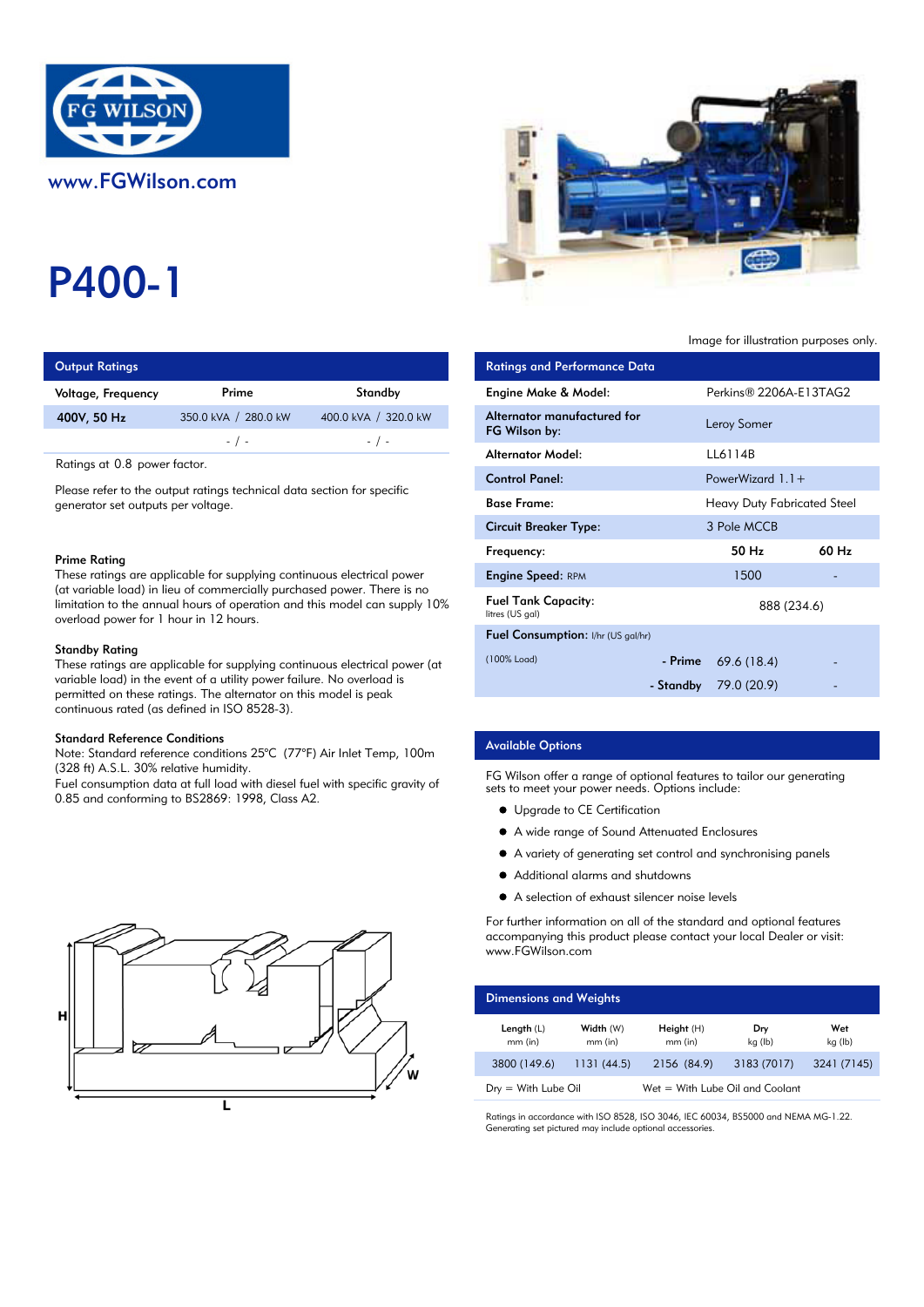| <b>Engine Technical Data</b>                       |                    |                                                 | <b>Air Systems</b>  |
|----------------------------------------------------|--------------------|-------------------------------------------------|---------------------|
| No. of Cylinders / Alignment:                      |                    | 6 / In Line                                     | Air Filter Ty       |
| Cycle:                                             |                    | 4 Stroke                                        | Combustion          |
| Bore / Stroke: mm (in)                             |                    | 130.0 (5.1)/157.0 (6.2)                         |                     |
| Induction:                                         |                    | Turbocharged Air To Air<br><b>Charge Cooled</b> | Max. Comb           |
| Cooling Method:                                    |                    | Water                                           | <b>Restriction:</b> |
| <b>Governing Type:</b>                             |                    | Electronic                                      |                     |
| <b>Governing Class:</b>                            |                    | ISO 8528 G2                                     |                     |
| <b>Compression Ratio:</b>                          |                    | 16.3:1                                          | <b>Cooling Sys</b>  |
| Displacement: I (cu. in)                           |                    | 12.5 (762.8)                                    | <b>Cooling Sys</b>  |
| <b>Moment of Inertia:</b> $kg \, m^2 \, (lb/in^2)$ |                    | 2.77 (9465)                                     | Water Pum           |
| <b>Engine Electrical System:</b>                   |                    |                                                 | <b>Heat Reject</b>  |
|                                                    | - Voltage / Ground | 24/Negative                                     |                     |
| - Battery Charger Amps                             |                    | 70                                              | kW (Btu/min)        |
| <b>Weight:</b> $kg$ (lb)                           | - Dry              | 1301 (2868)                                     | <b>Heat Radia</b>   |
|                                                    | - Wet              | 1351 (2978)                                     | kW (Btu/min)        |

| <b>Air Systems</b>                                                 | $50$ Hz             | 60 Hz |
|--------------------------------------------------------------------|---------------------|-------|
| Air Filter Type:                                                   | Non Canister        |       |
| <b>Combustion Air Flow:</b> $m^3/m$ in (cfm)                       |                     |       |
|                                                                    | - Prime $21.3(752)$ |       |
| - Standby                                                          | 23.6 (833)          |       |
| Max. Combustion Air Intake<br><b>Restriction:</b> kPa (in $H_2O$ ) | 6.4(25.7)           |       |

| 16.3:1         | <b>Cooling System</b>                                                     | 50 Hz                  | 60 Hz |
|----------------|---------------------------------------------------------------------------|------------------------|-------|
| 12.5 (762.8)   | Cooling System Capacity: I (US gal)                                       | 45.2 (11.9)            |       |
| 2.77 (9465)    | <b>Water Pump Type:</b>                                                   | Centrifugal            |       |
|                | Heat Rejected to Water & Lube Oil:                                        |                        |       |
| 24/Negative    | kW (Btu/min)                                                              | - Prime $113.5(6455)$  |       |
| 70             |                                                                           | - Standby 128.5 (7308) |       |
| 1301 (2868)    | Heat Radiation to Room: Heat radiated from engine and alternator          |                        |       |
| 1351 (2978)    | kW (Btu/min)<br>- Prime                                                   | 43.9 (2497)            |       |
|                | - Standby                                                                 | 56.3 (3202)            |       |
|                | Radiator Fan Load: kW (hp)                                                | 14.0(18.8)             |       |
| 60 Hz<br>50 Hz | Radiator Cooling Airflow: $m^3/m$ in (cfm)                                | 398.4 (14069)          |       |
| 1500           | <b>External Restriction to</b><br><b>Cooling Airflow:</b> Pa (in $H_2O$ ) | 125(0.5)               |       |

Designed to operate in ambient conditions up to 50°C (122°F).

Contact your local FG Wilson Dealer for power ratings at specific site conditions.

| <b>Lubrication System</b>      |                   |
|--------------------------------|-------------------|
| Oil Filter Type:               | Eco, Full Flow    |
| Total Oil Capacity: I (US gal) | 40.0 (10.6)       |
| Oil Pan: $1(US gal)$           | 38.0 (10.0)       |
| Oil Type:                      | API CH4 SAE15W-40 |
| Oil Cooling Method:            | Water             |

| <b>Exhaust System</b>                           | 50 Hz                 | $60$ Hz |
|-------------------------------------------------|-----------------------|---------|
| Maximum Allowable Back Pressure:<br>kPa (in Hg) | 10.0(3.0)             |         |
| <b>Exhaust Gas Flow:</b> $m^3/m$ in (cfm)       |                       |         |
|                                                 | - Prime $56.6(1999)$  |         |
|                                                 | - Standby 64.8 (2288) |         |
| Exhaust Gas Temperature: °C (°F)                |                       |         |
|                                                 | $-$ Prime 573 (1063)  |         |
| - Standby                                       | 630 (1166)            |         |
|                                                 |                       |         |

| Performance                 |           | 50 Hz          | 60 Hz |
|-----------------------------|-----------|----------------|-------|
| <b>Engine Speed:</b> rpm    |           | 1500           |       |
| Gross Engine Power: kW (hp) |           |                |       |
|                             | - Prime   | 324.2 (435.0)  |       |
|                             | - Standby | 367.4 (493.0)  |       |
| <b>BMEP:</b> kPa (psi)      |           |                |       |
|                             | - Prime   | 2075.0 (300.9) |       |
|                             | - Standby | 2350.0 (340.9) |       |

| <b>Fuel System</b> |                                                 |             |                            |           |
|--------------------|-------------------------------------------------|-------------|----------------------------|-----------|
|                    | <b>Fuel Filter Type:</b><br>Replaceable Element |             |                            |           |
|                    | Recommended Fuel:                               |             | Class A2 Diesel or BSEN590 |           |
|                    | Fuel Consumption: I/hr (US gal/hr)              |             |                            |           |
|                    | 110%                                            | 100%        | 75%                        | 50%       |
| Prime              | Load                                            | Load        | Load                       | Load      |
| 50 Hz              | 79.0 (20.9)                                     | 69.6 (18.4) | 53.0 (14.0)                | 36.2(9.6) |
| $60$ Hz            |                                                 |             |                            |           |
|                    |                                                 |             |                            |           |
|                    |                                                 | 100%        | 75%                        | 50%       |
| Standby            |                                                 | Load        | Load                       | Load      |

(Based on diesel fuel with a specific gravity of 0.85 and conforming to BS2869, Class A2)

- 79.0 (20.9)

- 41.0 (10.8)

- 60.1 (15.9)

60 Hz 50 Hz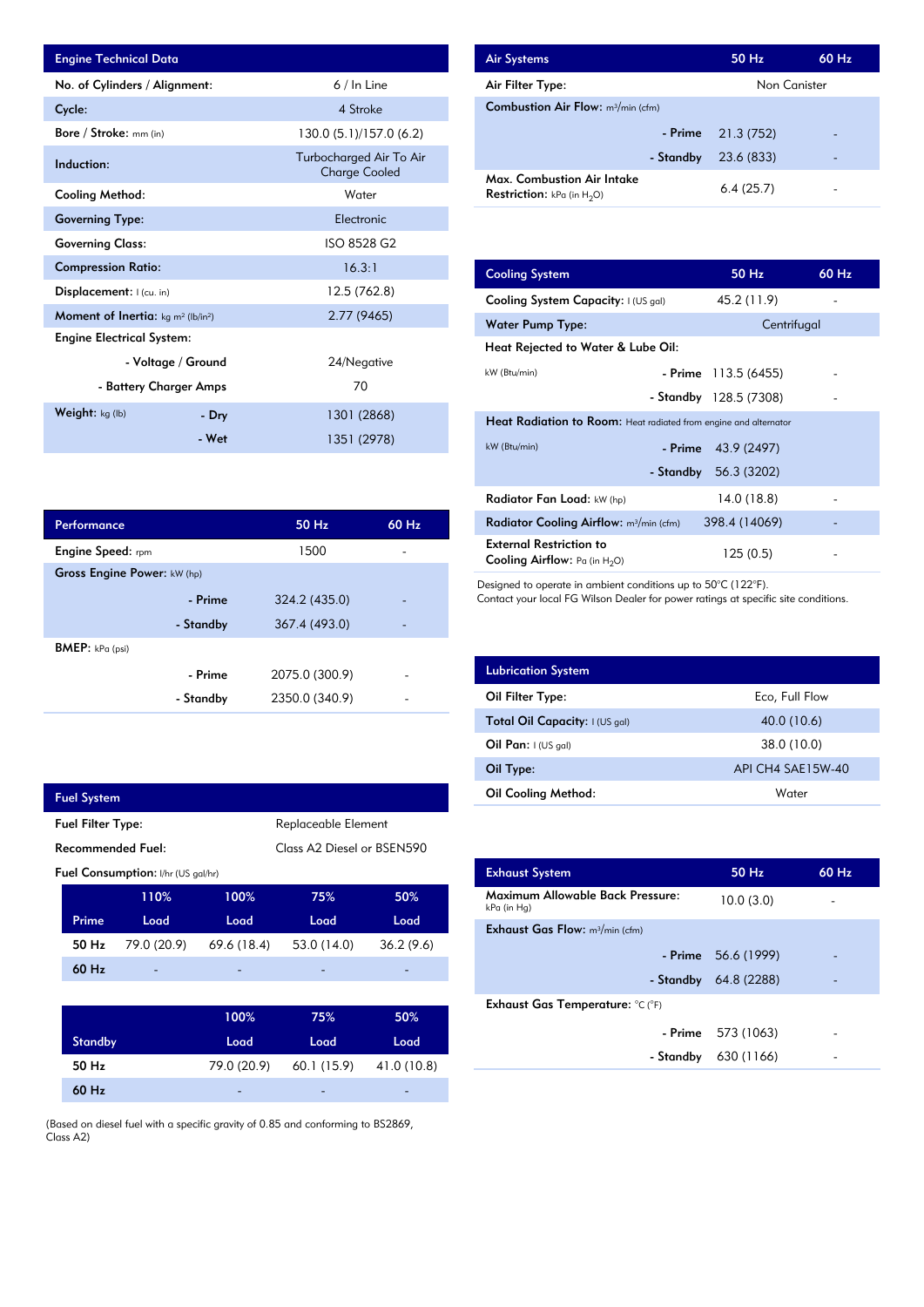| <b>Alternator Physical Data</b> |                  |
|---------------------------------|------------------|
| Manufactured for FG Wilson by:  | Leroy Somer      |
| Model:                          | LL6114B          |
| No. of Bearings:                |                  |
| <b>Insulation Class:</b>        | н                |
| <b>Winding Pitch Code:</b>      | $2/3 - 6$        |
| Wires:                          | 12               |
| Ingress Protection Rating:      | IP <sub>23</sub> |
| <b>Excitation System:</b>       | <b>SHUNT</b>     |
| <b>AVR Model:</b>               | R250             |

| <b>Alternator Operating Data</b>         |                                                            |
|------------------------------------------|------------------------------------------------------------|
| Overspeed: $r_{\text{pm}}$               | 2250                                                       |
| <b>Voltage Requation:</b> (Steady state) | $+/- 0.5%$                                                 |
| Wave Form NEMA $=$ TIF:                  | 50                                                         |
| Wave Form IEC $=$ THF:                   | 2.0%                                                       |
| <b>Total Harmonic content LL/LN:</b>     | 4.0%                                                       |
| Radio Interference:                      | Suppression is in line with European<br>Standard EN61000-6 |
| Radiant Heat: kW (Btu/min)               |                                                            |
| - 50 Hz                                  | 24.1 (1371)                                                |
| - 60 Hz                                  |                                                            |

| Alternator<br><b>Performance Data:</b> |          | 50 Hz    |          |  |  |  |
|----------------------------------------|----------|----------|----------|--|--|--|
| Data Item                              | 415/240V | 400/230V | 380/220V |  |  |  |
|                                        |          |          |          |  |  |  |
| <b>Motor Starting</b>                  | 797      | 745      | 678      |  |  |  |
| Capability* kVA                        |          |          |          |  |  |  |
| <b>Short Circuit</b>                   |          |          |          |  |  |  |
| Capacity** %                           | 300      | 300      | 300      |  |  |  |
| <b>Reactances: Per Unit</b>            |          |          |          |  |  |  |
| Xd                                     | 2.987    | 3.216    | 3.563    |  |  |  |
| X'd                                    | 0.172    | 0.185    | 0.205    |  |  |  |
| $X^{\prime\prime}$ d                   | 0.120    | 0.130    | 0.143    |  |  |  |

Reactances shown are applicable to prime ratings.

\*Based on 30% voltage dip at 0.6 power factor and SHUNT excitation.

\*\*With optional permanent magnet generator or AREP excitation.

|          | Output Ratings Technical Data 50 Hz |                        |          | Output Ratings Technical Data 60 Hz |         |  |     |        |          |
|----------|-------------------------------------|------------------------|----------|-------------------------------------|---------|--|-----|--------|----------|
| Voltage  | Prime:                              |                        | Standby: |                                     | Voltage |  |     | Prime: | Standby: |
|          | kVA                                 | $\mathsf{k}\mathsf{W}$ | kVA      | $kW$                                |         |  | kVA | kW     | kVA      |
| 415/240V | 350.0                               | 280.0                  | 400.0    | 320.0                               |         |  |     |        |          |
| 400/230V | 350.0                               | 280.0                  | 400.0    | 320.0                               |         |  |     |        |          |
| 380/220V | 350.0                               | 280.0                  | 400.0    | 320.0                               |         |  |     |        |          |
|          |                                     |                        |          |                                     |         |  |     |        |          |
|          |                                     |                        |          |                                     |         |  |     |        |          |
|          |                                     |                        |          |                                     |         |  |     |        |          |
|          |                                     |                        |          |                                     |         |  |     |        |          |
|          |                                     |                        |          |                                     |         |  |     |        |          |
|          |                                     |                        |          |                                     |         |  |     |        |          |
|          |                                     |                        |          |                                     |         |  |     |        |          |
|          |                                     |                        |          |                                     |         |  |     |        |          |
|          |                                     |                        |          |                                     |         |  |     |        |          |